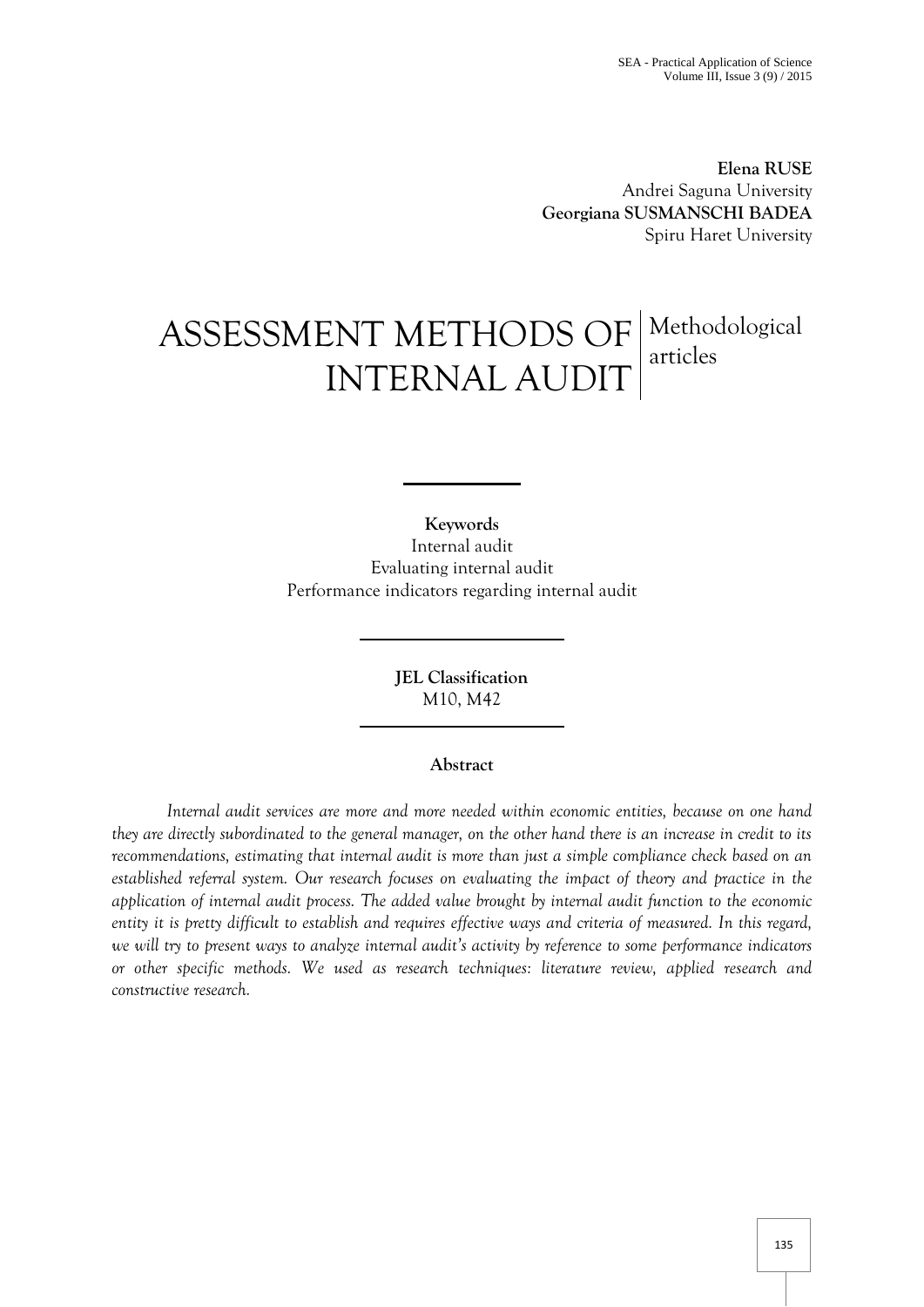## **1. Several significant aspects of internal audit**

The audit is presented as a profession in which professional judgment, skepticism and ethical behavior are valued at high level. Due to globalization and a growing demand for information, audit function was and is a vital public service.

Confidence in the field of audit is increased since the beginning of its existence and will continue to be a quality service provided by professionals. A study conducted by a group of researchers in 2011, shows the level of appreciation of audit activity in enterprises as seen in Figure 1. (Beattie, 2011)

We recently conducted a study (2015) based on the same reasoning, to see the evolution or involution regarding the assessment of internal audit at the company level. The study was conducted on a sample of 60 people working in institutions / companies in which an internal audit department operates and resulted data are shown in Figure 2. (Badea, 2015)

Internal audit is an independent activity of objective assurance and advisory service designed to add value and improve the organization's activities. It helps the organization accomplish its objectives through a systematic, disciplined approach to assessing and improving the effectiveness of processes for risk management, control and governance. (IIA, online [5])

Internal audit fulfills mainly 3 major functions (As seen in Figure 3):

• Assurance: It requires an independent evaluation of the object audited and is exercised in relation to the issue of materiality and risk;

• Consultancy: It involves making recommendations leading to activity improvement, with the mentions that internal audit recommendations are not binding, but advisory;

Sustainability: Internal auditor's attention is directed towards identifying, analyzing and assessing risk; strengthening internal control; improving management processes and the organizational relationships.

#### **2. Min-max principle in internal audit**

*The goals set by some will be viewed differently by others*. (Murphy's Laws)

Murphy's Law mentioned above, can be applied to internal audit. Looking at it, we can join the internal audit concept.

In microeconomics we meet the Min-max principle according to which there is to achieve maximum results with minimum effort. The same principle is found in many areas of study, such as in investment management.

This principle can be applied to internal audit, with some modifications, namely, the objectives of internal audit are to obtain maximum effect with minimum effort but not however with minimal costs.

We cannot talk in the internal audit scope about minimal effort for several reasons. Some of these reasons include:

• Any activity involves costs: Establishment of internal audit at the entity level economic costs; whether they are employees of the entity (company integrated department), whether it is outsourced, internal audit activity will result in cash outflows. In this sense, the purpose of internal audit is to reduce to zero the risks affecting the business entity, making it eligible expense for the establishment of internal audit and execution of audit engagements.

• From the perspective of qualifications and the work of the internal auditor, the profession requires multidisciplinary knowledge and continuing professional development therefore cannot be talking about an activity based on the principle: *maximum effect with minimum effort*.

By associating maximum effect with minimum costs, we aim to ensure (through the functionality of the internal audit department) that all processes/activities are running with maximum efficiency, with a high degree of efficiency, productivity, minimizing deficiencies / irregularities, so that the costs to refer strictly to inherent cash outflows (personnel expenses, costs of raw materials, supplies, taxes, suppliers, etc.) without any cash outflow due to loopholes in systems and subsystems of the company.

## **3. Evaluating internal audit**

Internal Audit supports the economic entity to achieve objectives and provides management assistance to increase efficiency, control capacity and its ability to manage resources and processes. Material evidence must meet two essential qualities, namely sufficiency and adequacy. Based on the referential system, internal audit mission results are translated as findings / recommendations and internal audit report is compiled.

The added value of internal audit is highly difficult to quantify.

The added value of the audit work is not exclusive nor in the internal audit report and any recommendations and conclusions issued. These are just a means of communication with the management of the audited entity.

The value of internal audit is the ability to improve the audited system/process/activity.

One of the roles of internal auditors is to empower managers, which in turn empower other employees. However, internal auditors are bound to be relevant in the recommendations so that managers understand the recommendations and should be put into practice to avoid possible risks.

We presented briefly what we mean by adding real value through internal audit (As seen in Figure 4).

We have chosen this form of representation (relational form), because the identified elements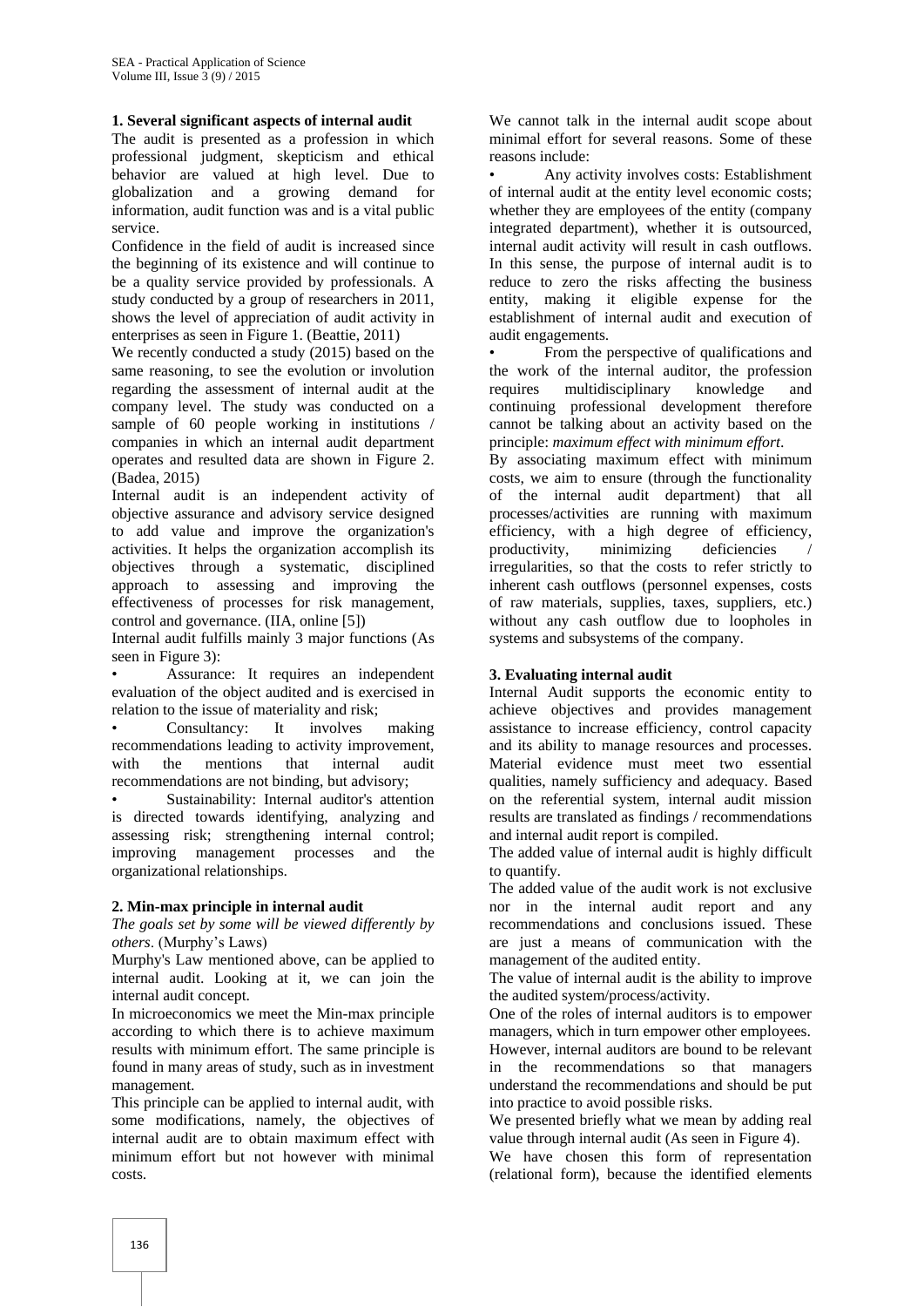are interdependent, achieving one of them leads to the fulfillment of the other. This implies that by empowering mindsets we change management, change the way of thinking and how the economic entity is viewed and perceived.

However, due to this changing of mentality, the management will pay attention to risks and apply a proper risk management.

In this way risks can be identified and evaluated with greater ease. Also, errors and deficiencies can be corrected, prevented or decreased, as financial or material losses.

At the same time, we can measure the value of internal audit by assessing the financial impact on the economic entity in the future or whether the internal audit, hence the change / improve processes in a given period, brought plusses of any kind.

The added value by internal audit function requires effective ways of measuring. Touching implies internal audit performance, as in any other activity, the existence and effective and efficient combination of resources (financial, material and human). It is important that these resources be properly budgeted and allocated where needed at the time. Financial resources must be targeted on types of spending, and where internal audit is divided into several main categories: salaries of internal auditors, expenses, training expenses, office supplies necessary to conduct business in optimum conditions, expenses related to trips made under internal audit plan, etc. (Badea, 2013)

The effectiveness of the internal audit plan is evaluated by an internal quality control audits and assessments can be internal or external. (As seen in Figure 5).

There are several indicators used to measure / assess the value addition provided the company but does not fully reflect the actual value of the internal audit function. Effectiveness of internal audit is measured using instruments such as indicators, surveys or benchmarking. (IIA, 2010)

Indicators restore the image and quality assessment of internal audit activity and the means of improving efficiency.

Indicators are those that give the image quality of activity and are, in essence, a means of improving efficiency and are calculated in three categories: activity indicators, quality indicators and cost indicators (as sketched in Table 1).

Benchmarking is the use of criteria both qualitative and quantitative to understand where you can be among members of the same profession, which is aimed at measuring the identification of best practices to achieve greater efficiency, a kind of smoothing methods, procedures and work rules that give greater efficiency.

The survey is another important means of measuring the effectiveness of the internal audit, only that he must be regarded as very sensitive if it

is not developed by specialists may indicate irrelevant or even contradictory answers that will influence the judgment of beneficiaries.(Badea, 2013)

Such a survey was developed by one of the Big Four company, KPMG through its Audit Committee Institute. The survey has a body of four parts (sections), as follows: (KPMG, 2009)

Section A: completed by the audit committee; targets understanding the mission, skills and experience of the auditors, communication between members of the audit team, mission performance;

 Section B: to be completed by the heads of the business and the chief financial officer; targets: planning, work program, overall performance;

• Section C: completed by the external auditor;

 Section D: self-assessment- to be completed by the head of internal audit.

# **4. Conclusions**

Modern management of economic entities, regardless of the nature of society, whether it is public or private entity status cannot be conceived without a rigorous and flexible control. Running a company requires a permanent and systematic control of activities.

Patrimonial entities whose activity is carried out in a dynamic business environment and aggressive, be flexible, be able to adapt easily and quickly to these changes in order to survive, their activity as an effective, ie ensuring the principle of continuity activity**.**

As mentioned, we find it difficult to assess how the internal audit helps to increase efficiency and company's performance, as there is no mathematical model, a static or dynamic model to measure these values. This can be seen, in our view, only by assessing activities / processes audited after implementing the recommendations made by the internal audit department. Thus, by adding these improvements at company level, we can also determine whether the internal audit adds any kind of value.

Also, as there is no general model applicable to the assessment of internal audit, we consider appropriate that each economic entity that has in its structure a department of internal audit, to devise a customized assessment model by calling the indicators listed in Table 1 or by elaborating a specific survey or use even complex models such as the Balanced Scorecard, Bone Fish Bone, etc.

# **5. References**

[1] Badea, G., Spineanu-Georgescu, L. (2013). Methods for assessing the performance of internal audit. *Annals of Spiru Haret University, Economics Series, Volume 4(13)* (Issue No. 3), 51-60.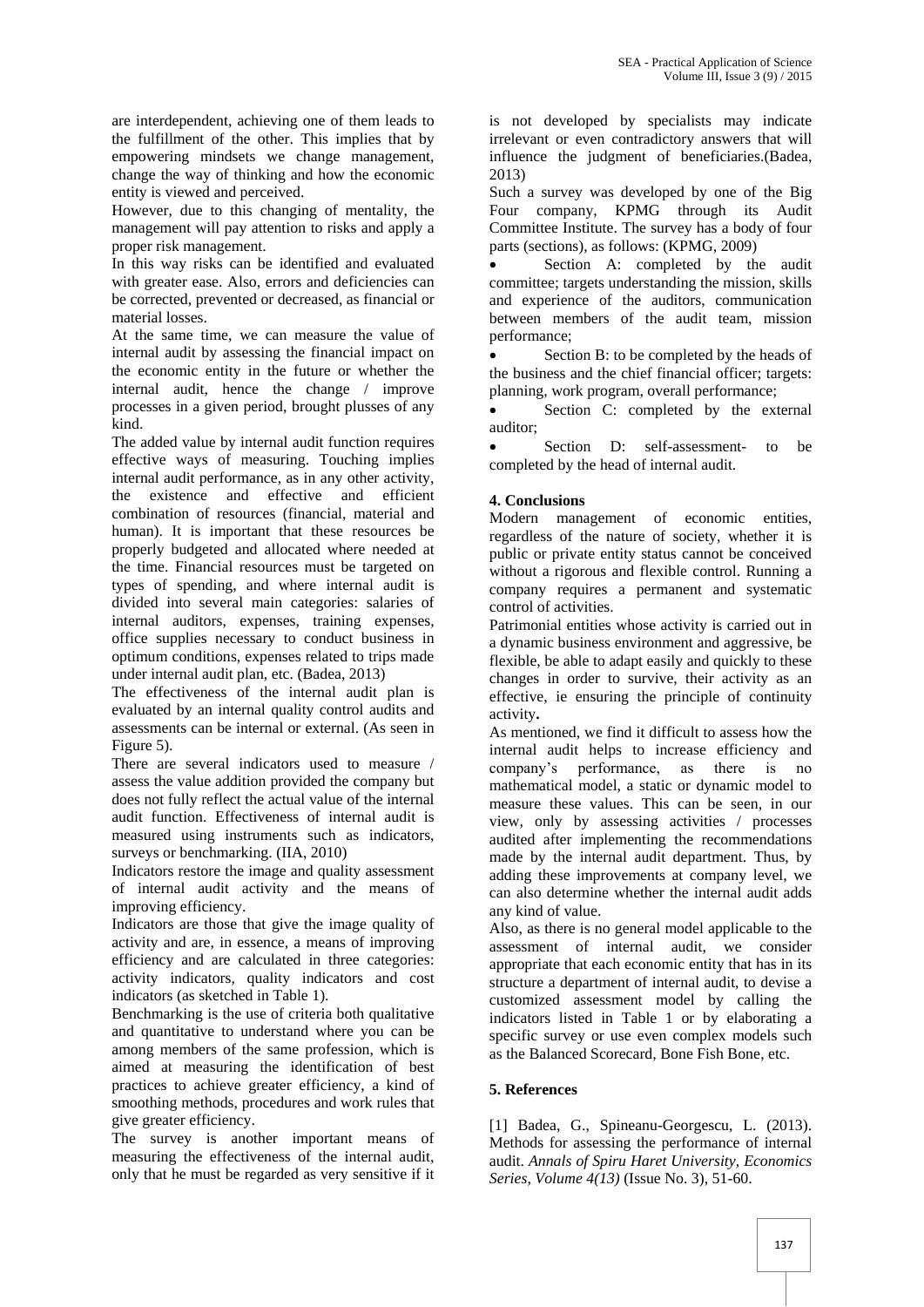[2] Badea, G. (2015). *Survey: Internal audit-quality appreciation*, can be found at Spiru Haret University, Constanta, June , 2015

[3] Beattie, V., Fearnleyb, S. & Hinesc, T. (2011). Factors that affect the quality of an audit. *UK 2007 Regulatory Environmen*t, Retrieved from

http://www2.warwick.ac.uk/fac/soc/wbs/subjects/a ccountinggroup/eventsandseminars/audit\_quality\_p resentation\_\_-\_vivien\_beattie.pdf

[4] Institute of Internal auditor. (2010). *Practical guide- Measuring Internal Audit Effectiveness and Efficiency.* Retrieved from

http://iia.nl/SiteFiles/IIA\_leden/Praktijkgidsen/Prac tice%20guide%20Measuring%20Internal%20Audit %20Effectiveness.pdf

[5]https://na.theiia.org/about-us/about-

ia/Pages/About-the-Profession.aspx

[6] KPMG, Audit Committee. (2009). *Evaluation of internal auditors*, Retrieved from [https://www.kpmg.com/RU/en/topics/Audit-](https://www.kpmg.com/RU/en/topics/Audit-CommitteeInstitute/Publications/Documents/toolkit/2_Evaluation%20of%20internal%20auditors_eng.pdf)

[CommitteeInstitute/Publications/Documents/toolkit](https://www.kpmg.com/RU/en/topics/Audit-CommitteeInstitute/Publications/Documents/toolkit/2_Evaluation%20of%20internal%20auditors_eng.pdf) [/2\\_Evaluation%20of%20internal%20auditors\\_eng.](https://www.kpmg.com/RU/en/topics/Audit-CommitteeInstitute/Publications/Documents/toolkit/2_Evaluation%20of%20internal%20auditors_eng.pdf) [pdf](https://www.kpmg.com/RU/en/topics/Audit-CommitteeInstitute/Publications/Documents/toolkit/2_Evaluation%20of%20internal%20auditors_eng.pdf)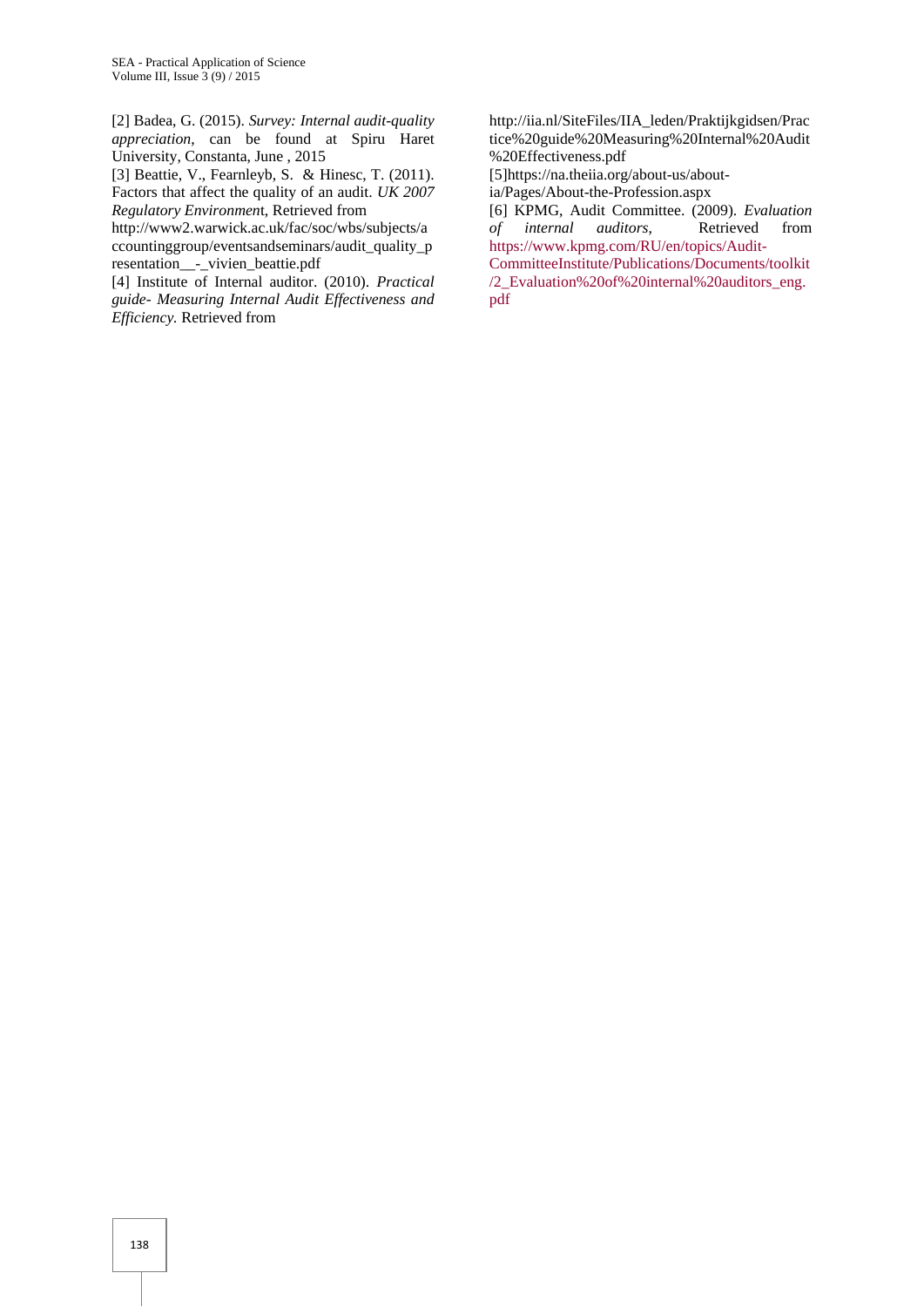| Indicators used to measure / assess internal audit |                                                                                                |                                                                                 |
|----------------------------------------------------|------------------------------------------------------------------------------------------------|---------------------------------------------------------------------------------|
| Type of the<br><i>indicator</i>                    | <b>Indicator</b>                                                                               | <b>Formula</b>                                                                  |
| <b>Activity</b>                                    | Measurement of plan and achievement and<br>outcomes improvements                               | number of missions developed/number<br>$\bullet$<br>of missions set in the plan |
|                                                    | Measurement of the average audit time                                                          | number of audit days / number of<br>$\bullet$<br>missions                       |
|                                                    | Measuring the time evolution for strict<br>auditing operations compared to the<br>overall time | number of audit days / days worked<br>$\bullet$                                 |
|                                                    | Measuring the evolution of training<br>allocated to each party auditor                         | number of training days / days worked<br>٠                                      |
|                                                    | Measuring the evolution of the average<br>number of pages of audit reports                     | number of pages of reports / number of<br>reports                               |
| <b>Quality</b>                                     | Number of missions                                                                             | number of unforeseen tasks / number<br>of missions                              |
|                                                    | Assessment recommendations                                                                     | recommendations<br>rejected<br>total<br>$\bullet$<br>recommendations            |
|                                                    | Measuring the quality of implementation of<br>recommendations                                  | unrealized<br>recommendations<br>$\bullet$<br>accepted recommendations          |
|                                                    | Measurement of working periods for Heads<br>of Mission and senior auditors                     | number<br>0f<br>days<br>devoted<br>to<br>management / days worked               |
|                                                    | Assessing the quality of work                                                                  | incomplete audit files / number of<br>missions                                  |
| <b>Mission</b><br>Costs                            | Evolution of budget and staff employees                                                        | cost of service / number of auditors                                            |
|                                                    | Comparison of the workday market costs                                                         | cost of service / number of days of<br>mission                                  |

Table No.1





*Figure No.1* Audit quality appreciation.

Source: *Factors that affect the quality of an audit*, UK 2007 Regulatory Environment, April, 2011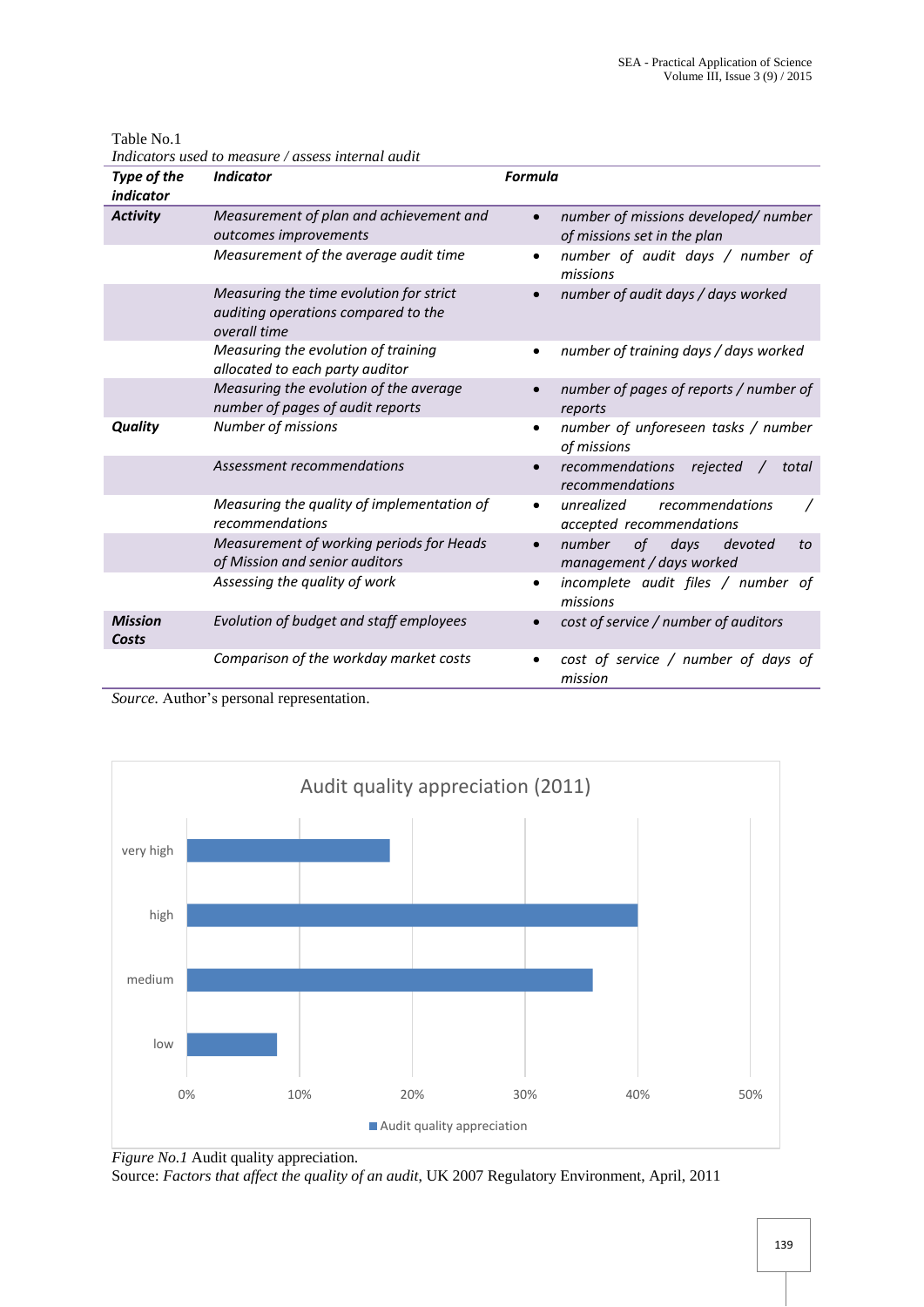

*Figure No.2* Audit quality appreciation.

Source: Author's study in Constanta, Romania, June, 2015



*Figure No.3* Internal audit functions. Source: Author's personal representation